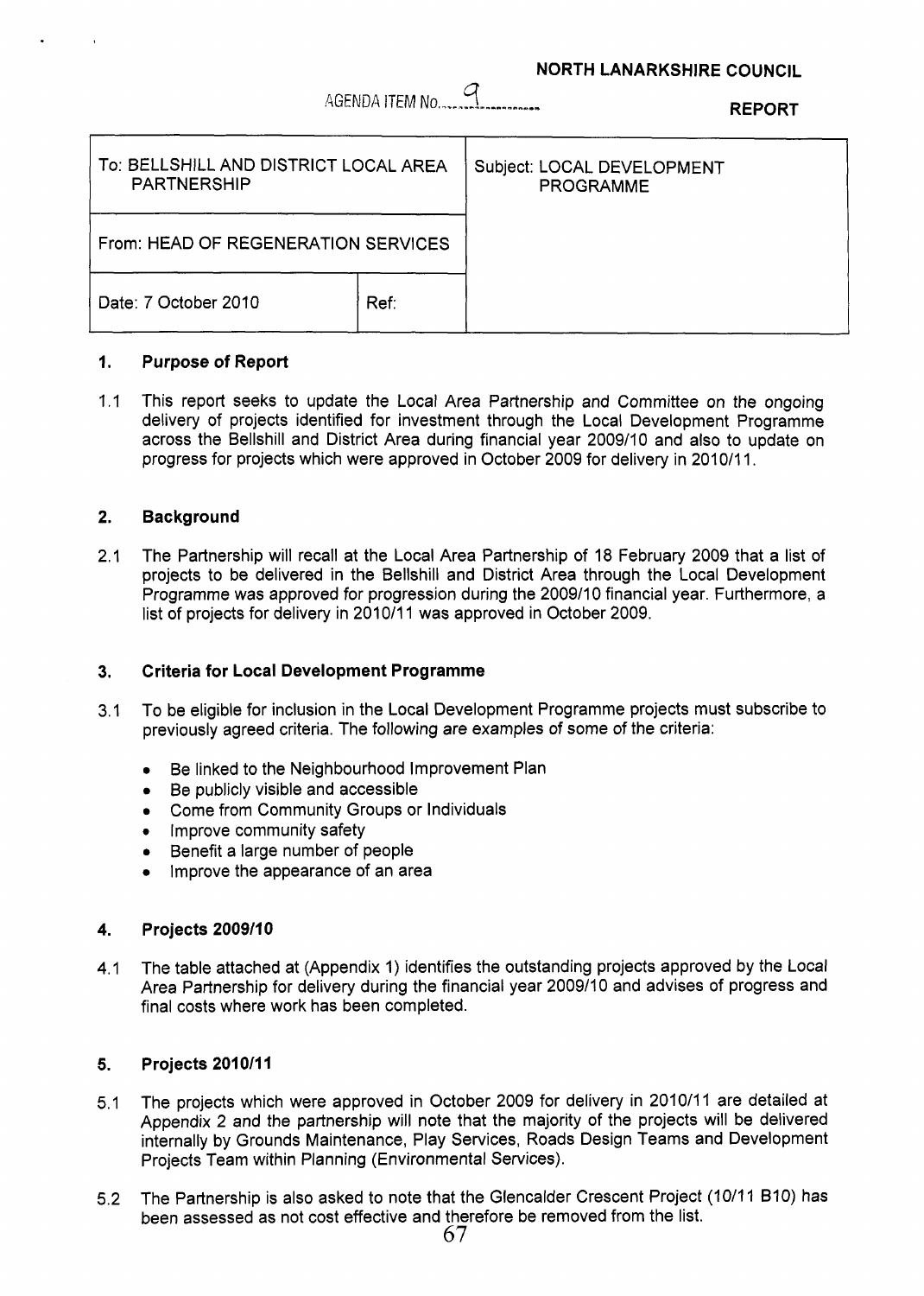5.3 The Partnership is also asked to approve the joint working between Regeneration Services and Housing Services in relation to Estate Based Initiative funding which following approval by members will be incorporated into the LDP budget. Further details of projects funded through this will be reported to a future LAP

#### **6. Corporate Considerations**

6.1 The Local Development Programme highlights the Council's commitment to neighbourhood regeneration and the value of the Local Area Partnerships.

#### **7. Recommendations**

- 7.1 It is recommended that the Local Area Partnership note and approve:
	- $(i)$ the progress in relation to the delivery of the projects in and 2009110 (Appendix 1) through the Local Development Programme;
	- progress in terms of projects for delivery in 2010/11 (Appendix 2)  $(ii)$
	- $(iii)$ the removal of Glencalder Crescent project (10/11 B10) from approved list.
	- The additional budget for Olive Court project (10/11 B04)  $(iv)$
	- Joint working relating to Estate Based Initiative Funding  $(V)$
	- $(vi)$ Additional project in Appendix 3 (10/11 B28)
	- that further progress be reported to future meetings of the LAP  $(vii)$

Soondie Modiay

### **Maureen McConachie Head of Regeneration Services**  Local Government Access to Information Act: for further information about this report, please contact Matt Costello on 01698 403769 (7 October 2010)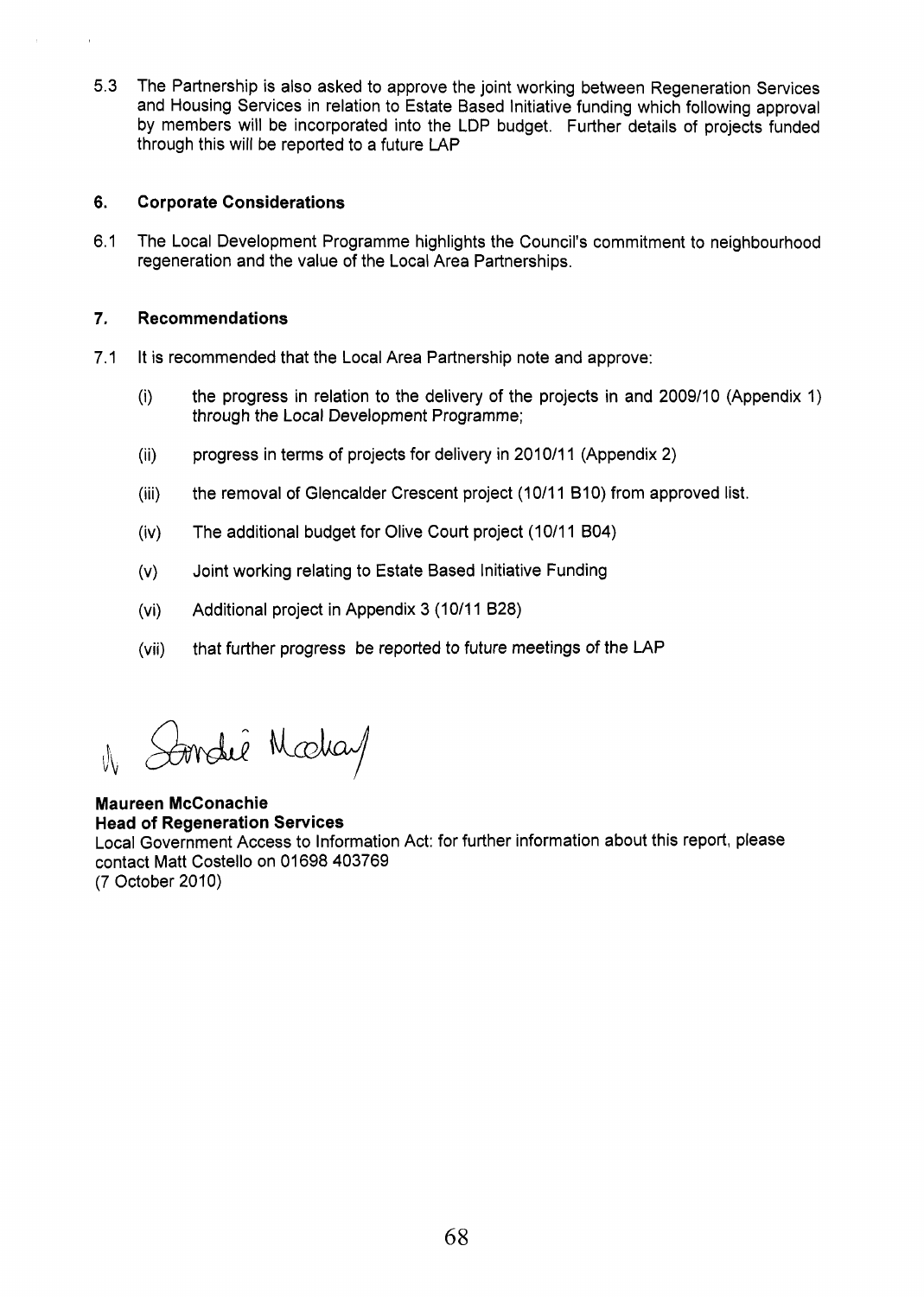## **Appendix 1**

| <b>Site and</b><br><b>Address</b>                    | <b>Project</b><br><b>Ref No.</b> | <b>Indicative/</b><br><b>Final Cost</b> | <b>Status</b>                                       |
|------------------------------------------------------|----------------------------------|-----------------------------------------|-----------------------------------------------------|
| Bellshill -<br>Gardenside                            | 09/10/B01                        | £72,000 (F)                             | Completed April 2010                                |
| Orbiston-<br><b>Liberty Road</b>                     | 09/10/B08                        | £19,320 $(F)$                           | Completed April 2010                                |
| Viewpark $-$<br>Myrtle Road /<br>Douglas<br>Crescent | 09/10/B09                        | £11,570 (I)                             | Complete September 2010                             |
| <b>Bellshill - Lane</b><br>at Holm Gardens           | 09/10/B15                        | £7,526 $(F)$                            | In progress – awaiting formal lane closure<br>order |
| $Bellshill -$<br><b>McDougall Quad</b>               | 10/11/B07                        | £5,350 $(F)$                            | Completed April 2010                                |

## **Bellshill and District Local Development Programme 200911 0**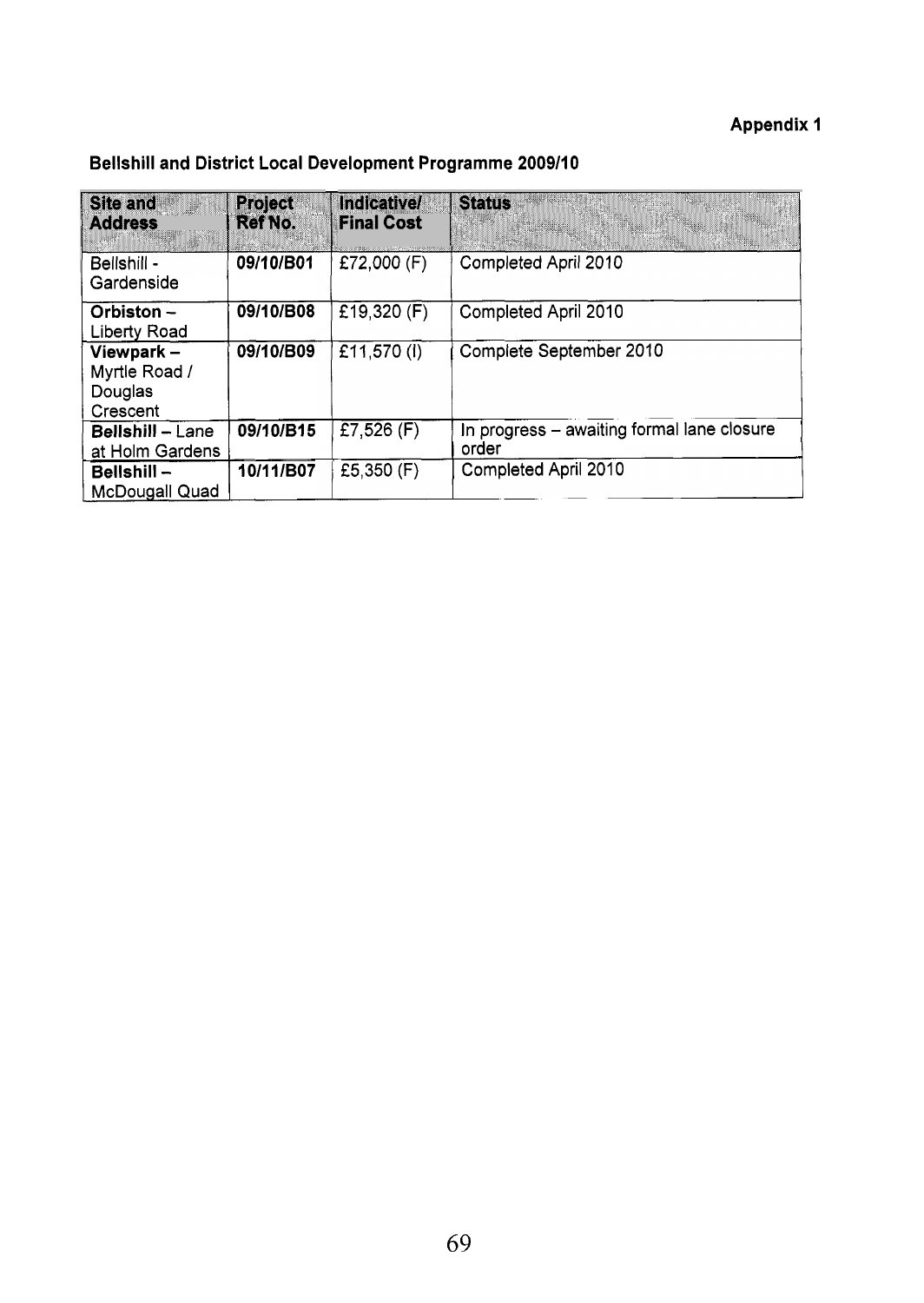## **Appendix 2**

# **Bellshill and District Local Development Programme 201 011 1**

| <b>Site and</b><br><b>Address</b>                                | <b>Project</b><br><b>Ref No.</b> | Indicative<br>Cost    | <b>Status</b>                                                                                                                                                                                                                        |
|------------------------------------------------------------------|----------------------------------|-----------------------|--------------------------------------------------------------------------------------------------------------------------------------------------------------------------------------------------------------------------------------|
| <b>Clydesdale Rd</b><br><b>Bellshill</b>                         | 10/11B01                         | £15,000               | Discussions have been held with Grounds<br>maintenance regarding this project. Work<br>Complete September 2010.                                                                                                                      |
| <b>Myrtle Rd</b><br>Viewpark                                     | 10/11B02                         | £20,000               | Discussions have been held with Grounds<br>maintenance regarding this project. Due to<br>commence October 2010.                                                                                                                      |
|                                                                  | $\cdots$                         | £20,000               | Discussions have been held with Grounds<br>maintenance regarding this project. Due to<br>commence October 2010.                                                                                                                      |
| <b></b>                                                          |                                  | £35,700               | Tenders have been received for this project<br>and works will be completed October 2010.<br>Additional amount included for<br>environmental works                                                                                    |
| Caledonian<br><b>Avenue</b><br><b>Bellshill</b>                  | 10/11B05                         | £10,000               | This project will not proceed due to the<br>proposed development of a park and ride<br>facility in this area. The funding will be<br>utilised to support other projects re CCTV<br>Relocation                                        |
| <b>Viewpark Glen</b>                                             | 10/11B06                         | £20,000               | Details of the work to be undertaken have<br>been submitted by the Central Scotland<br>forestry trust and work is ongoing                                                                                                            |
| <b>McDougall</b><br><b>Quad at</b><br><b>Strathclyde</b><br>Park | 10/11B07                         | £8,000                | This project was brought forward to 09/10<br>and work has now been completed.                                                                                                                                                        |
| <b>Aitkenhead Rd</b><br><b>Tannochside</b>                       | 10/11B08                         | £3,000                | Details of the work to be undertaken have<br>been submitted by the local residents group<br>and the funding will contribute to this work                                                                                             |
| <b>Babylon</b><br>Ave/Lawmuir<br>Rd (Footfield<br>Rd             | 10/11B09                         | $\overline{£}$ 15,000 | Following consultation with roads section,<br>this site has been deemed unsuitable for car<br>parking due to safety concerns. To be<br>further considered by LAP                                                                     |
| Glencalder<br><b>Cres Bellshill</b>                              | 10/11B10                         | £20,000               | Site Visit has taken place re this car parking<br>project, there are issues regarding the cost<br>effectiveness of this project due to the high<br>cost of diverting existing services. Project<br>being removed from approved list. |
| Easterwood<br><b>Cres Viewpark</b>                               | 10/11B11                         | £25,000               | Site Visit has taken place regarding this car<br>parking project and further decision will be<br>made re viability of project following receipt<br>of information re services in area.                                               |
| <b>Liberty Rd</b><br>Garden                                      | 10/11B12                         | £10,000               | This funding has been made available to the<br>project and work is ongoing. Further<br>updates will be provided as work progresses                                                                                                   |
| <b>Ella Gardens</b><br><b>Bellshill</b>                          | 10/11B13                         | £15,000               | Site Visit has taken place regarding this car<br>parking project and further decision will be<br>made re viability of project following receipt                                                                                      |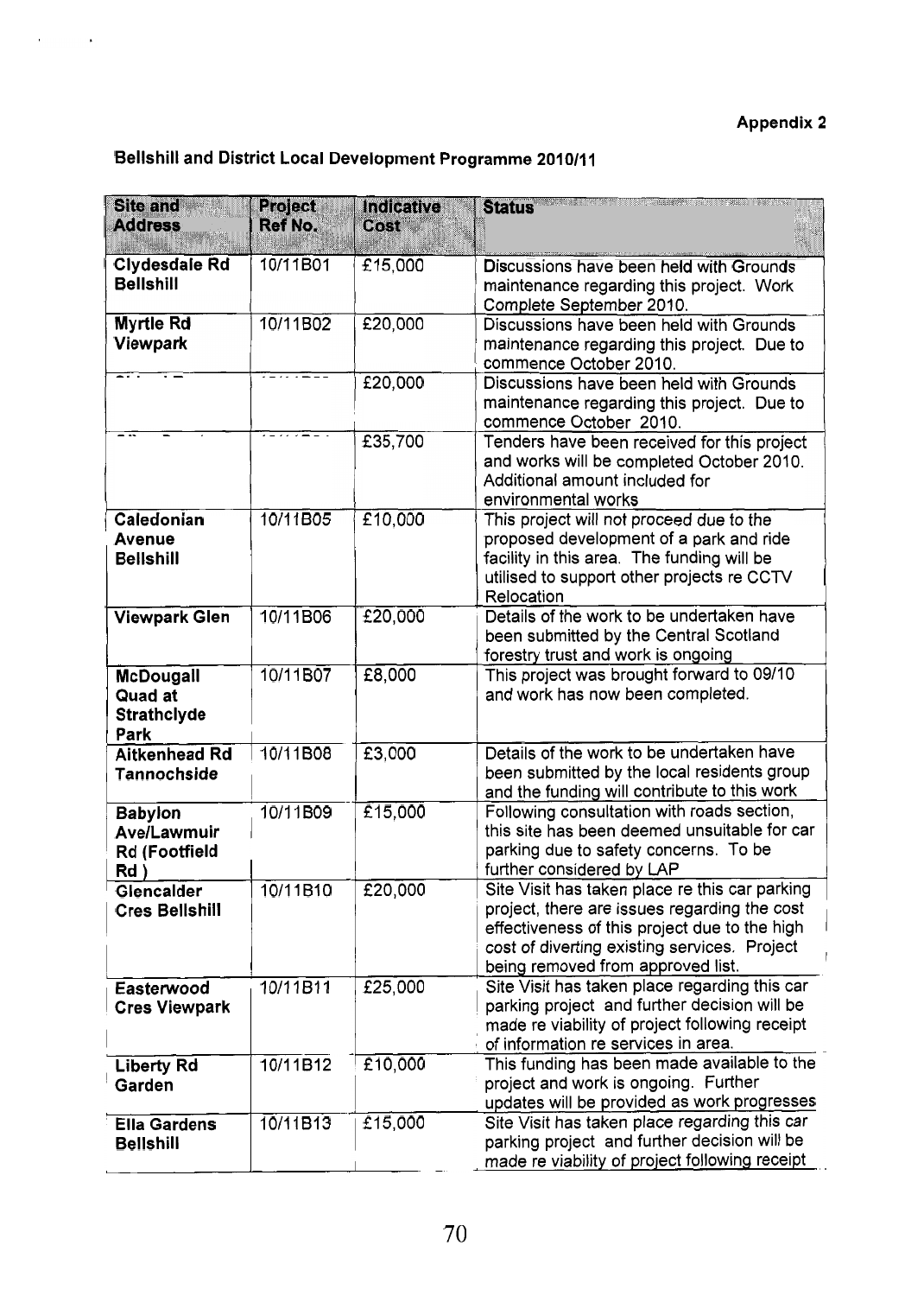| <b>Site and</b><br><b>Address</b>                             | <b>Project</b><br>Ref No. | <b>Indicative</b><br>Cost | <b>Status</b>                                                                                                                                                                                     |
|---------------------------------------------------------------|---------------------------|---------------------------|---------------------------------------------------------------------------------------------------------------------------------------------------------------------------------------------------|
|                                                               |                           |                           | of information re services in area.                                                                                                                                                               |
| <b>Calder Bridge</b>                                          | 10/11B14                  | £20,000                   | Multi Agency discussions are ongoing in<br>relation to this project and work is ongoing.                                                                                                          |
| <b>Cuckoo Way</b><br>Holytown                                 | 10/11B15                  | £25,000                   | Site Visit has taken place regarding this car<br>parking project and this will now be subject<br>to the councils contract tendering process.<br>Project subject to ground Investigations<br>work. |
| <b>Sixth St</b><br><b>Birkenshaw</b>                          | 10/11B16                  | £10,000                   | Completed July 2010                                                                                                                                                                               |
| <b>King George V</b><br><b>Park Mossend</b>                   | 10/11B17                  | £20,000                   | Completed September 2010                                                                                                                                                                          |
| <b>Banyan Cres</b><br><b>Play Area</b>                        | 10/11B18                  | £18,000                   | Community consultation is ongoing in<br>relation to this project                                                                                                                                  |
| <b>Hattonrigg Rd</b><br><b>Site</b>                           | 10/11B19                  | £25,000                   | Work completed August 2010                                                                                                                                                                        |
| <b>Orbiston Dr</b><br><b>Bellshill</b>                        | 10/11B20                  | £15,000                   | Work completed September 2010                                                                                                                                                                     |
| Holytown<br><b>Memorial</b><br><b>Gardens</b>                 | 10/11B21                  | £20,000                   | Discussions have been held with Grounds<br>maintenance regarding this project.<br>Consultation taken place and work due to<br>commence October 2010.                                              |
| <b>Orbiston</b><br>Railway<br><b>Crossing</b>                 | 10/11/B22                 | £15,000                   | Design work ongoing - Due to commence<br>Autumn 2010                                                                                                                                              |
| <b>Tollhouse</b>                                              | 10/11/B23                 | £10,000                   | This project was brought forward to 09/10<br>and work has now been completed.                                                                                                                     |
|                                                               |                           | £20,000                   | Discussions have taken place in relation to<br>this project and work will commence over<br>the summer months                                                                                      |
| Viewpark<br>Gates at<br>Viewpark Glen                         | 10/11B/25                 | £8,000                    | Security gates to prevent quad bikes<br>entering areas of glen causing damage and<br>disturbance. Work due for completion<br>October 2010                                                         |
| <b>Birkenshaw</b><br>Additional<br>Fencing                    | 10/11 B26                 | £9,000                    | Upgrading of Security fencing to prevent<br>pedestrian access to area causing damage<br>and disturbance                                                                                           |
| <b>Bellshill</b><br>Fencing at<br><b>Forest Drive</b><br>area | 10/11 B27                 | £8,000                    | New metal fencing to close off access to<br>area, to prevent access, damage and<br>disturbance. Complete September 2010                                                                           |